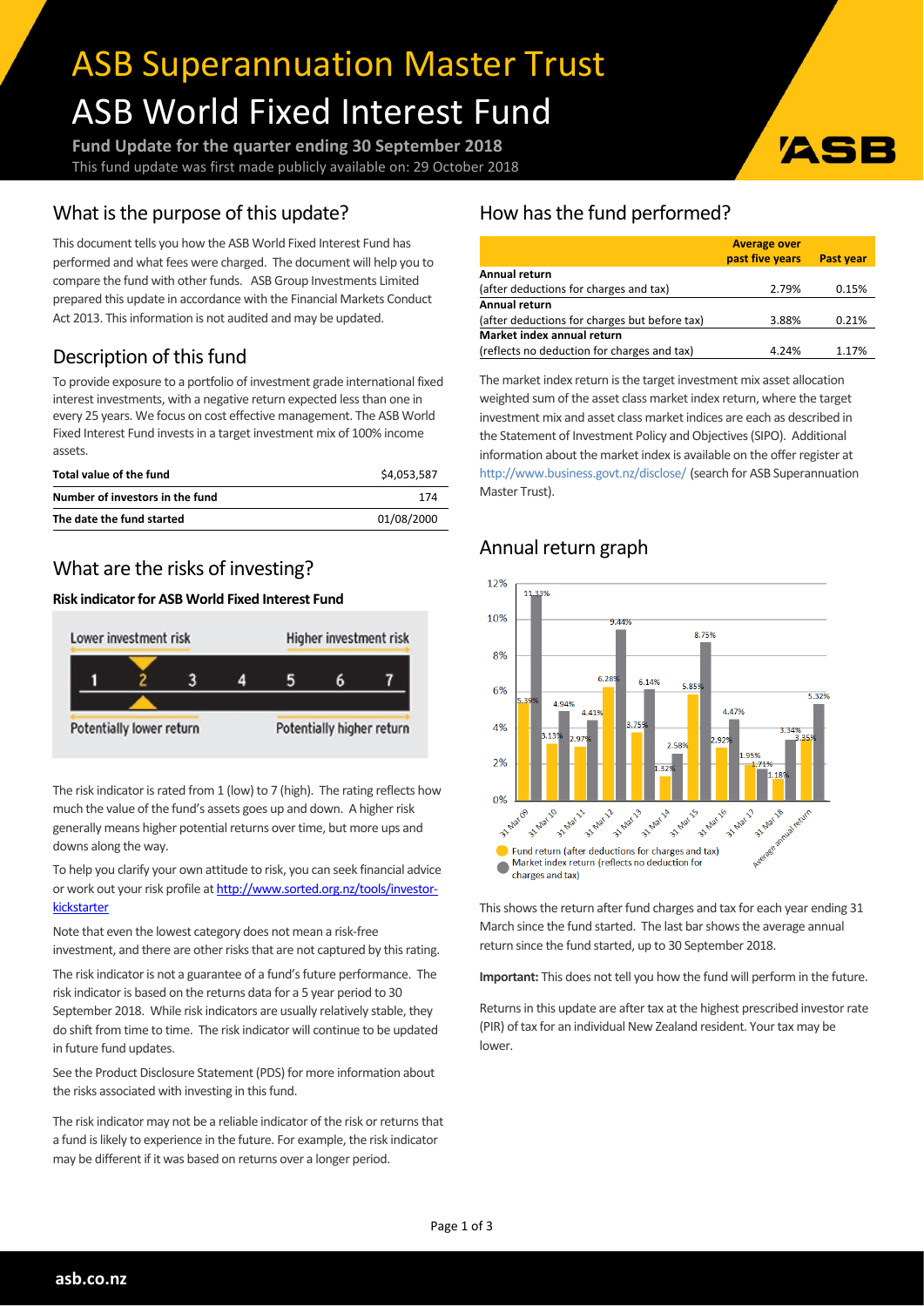## What fees are investors charged?

Investorsin the ASB World Fixed Interest Fund are charged fund charges. In the yearto 31 March 2018 these were:

|                                             | % of net asset value                    |  |
|---------------------------------------------|-----------------------------------------|--|
| Total fund charges <sup>1</sup>             | 0.47%                                   |  |
| Which are made up of:                       |                                         |  |
| Total management and administration charges | 0.47%                                   |  |
| Including:                                  |                                         |  |
| Manager's basic fee                         | 0.35%                                   |  |
| Other management and administration charges | 0.12%                                   |  |
| <b>Total performance-based fees</b>         | 0.00%                                   |  |
| Other charges                               | Description of how charge is calculated |  |
| Administration fees                         | See below                               |  |
|                                             |                                         |  |

*<sup>1</sup>Total fund charges are exclusive of GST.*

Investors may also be charged individual action fees for specific actions or decisions (for example, for withdrawing from or switching funds).

An administration fee may apply. If you are an ordinary member, you will pay an administration fee of 0.50% of the daily average balance of your account. If you are a specified member, the administration fee you pay (if anything) will depend on what has been agreed with your employer – please consult your employer for more information.

Small differences in fees and charges can have a big impact on your investment over the long term.

## Example of how this applies to an investor

Jason had \$10,000 in the fund at the start of the year and did not make any further contributions. At the end of the year, Jason received a return after fund charges were deducted of \$15.00 (that is 0.15% of his initial \$10,000). Jason also paid \$50.04 in other charges.\* This gives Jason a total loss after tax of \$35.04 for the year.

\*The amount of other charges you pay depends on whether you are an ordinary member or a specified member. Jason is an ordinary member and therefore pays an administration fee of 0.50% of the daily average balance of his account.<sup>†</sup> If Jason were a specified member, the administration fee he pays(if any) depends on what we have agreed with his employer.

† The administration fee that Jason paid forthe yearis \$50.04. This assumesthat the daily average balance of his account is \$10,007.50.

### What does the fund invest in?

#### **Actual investment mix**

This shows the types of assets that the fund invests in.



#### **Target investment mix**

This shows the mix of assets that the fund generally intends to invest in.

| Cash and cash equivalents    | 0.00%   |
|------------------------------|---------|
| New Zealand fixed interest   | 0.00%   |
| International fixed interest | 100.00% |
| Australasian equities        | 0.00%   |
| International equities       | 0.00%   |
| Listed property              | 0.00%   |
| Unlisted property            | 0.00%   |
| Commodities                  | 0.00%   |
| Other                        | 0.00%   |

#### **Currency hedging**

As at 30 September 2018 the fund's exposure to assets denominated in foreign currencies was 98%, of which 100% was hedged. This meansthe fund's unhedged foreign currency exposure was 0% of the net asset value of the fund. More information on our currency hedging model can be found in the SIPO on the offerregister at http://www.business.govt.nz/disclose (search for ASB Superannuation Master Trust).